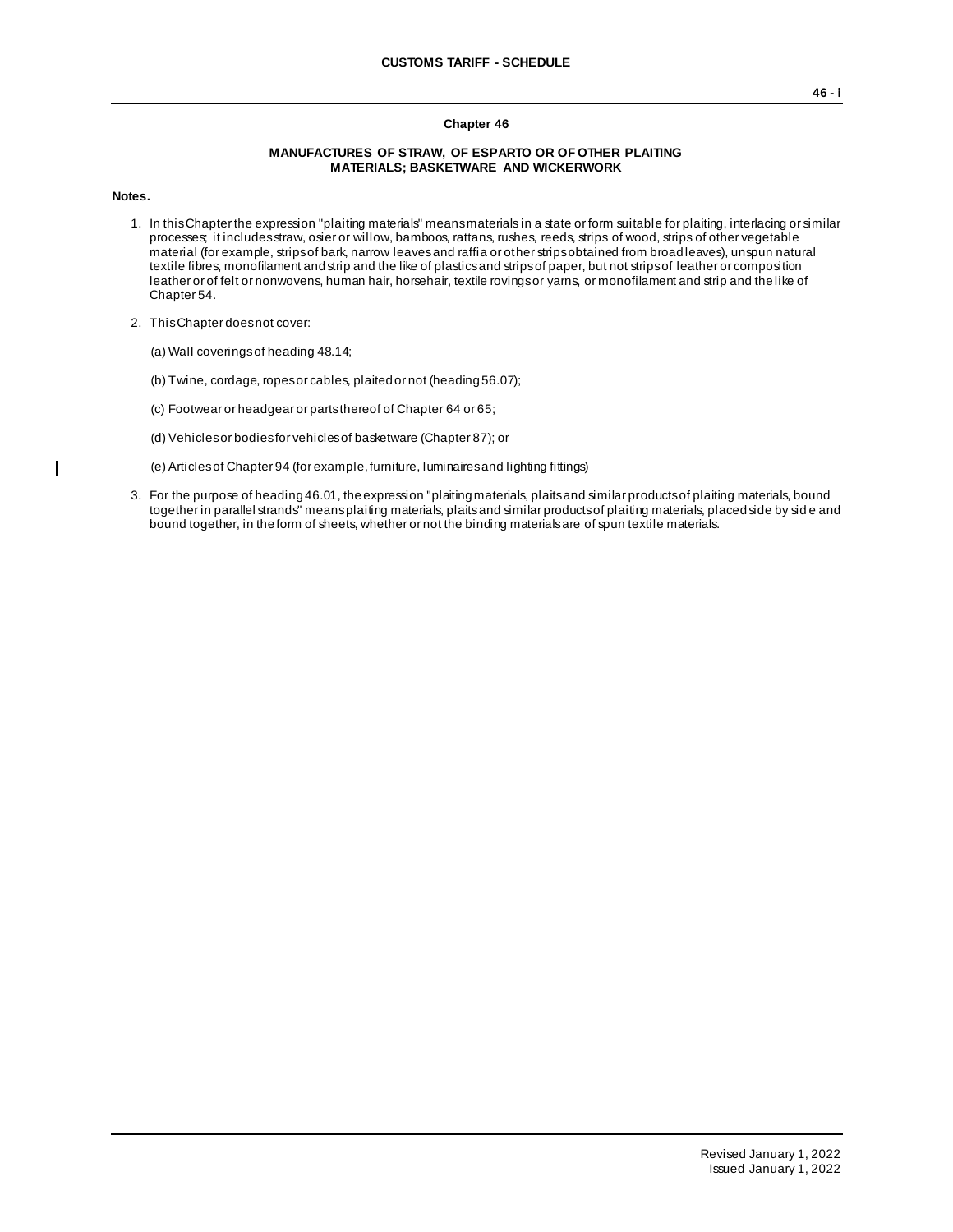## **CUSTOMS TARIFF - SCHEDULE**

| <b>Tariff</b><br>Item     | <b>SS</b> | <b>Description of Goods</b>                                                                                                                                                                                                                                                                                           | Unit of<br>Meas. | <b>MFN</b><br><b>Tariff</b> | <b>Applicable</b><br><b>Preferential Tariffs</b>                                                                                  |
|---------------------------|-----------|-----------------------------------------------------------------------------------------------------------------------------------------------------------------------------------------------------------------------------------------------------------------------------------------------------------------------|------------------|-----------------------------|-----------------------------------------------------------------------------------------------------------------------------------|
| 46.01                     |           | Plaits and similar products of plaiting materials, whether or not<br>assembled into strips; plaiting materials, plaits and similar products of<br>plaiting materials, bound together in parallel strands or woven, in sheet<br>form, whether or not being finished articles (for example, mats, matting,<br>screens). |                  |                             |                                                                                                                                   |
|                           |           | -Mats, matting and screens of vegetable materials:                                                                                                                                                                                                                                                                    |                  |                             |                                                                                                                                   |
|                           |           | 4601.21.00 00 - - Of bamboo                                                                                                                                                                                                                                                                                           |                  | 3%                          | CCCT, LDCT, GPT, UST,<br>MXT, CIAT, CT, CRT, IT,<br>NT, SLT, PT, COLT, JT,<br>PAT, HNT, KRT, CEUT,<br>UAT, CPTPT, UKT: Free       |
|                           |           | 4601.22.00 00 - - Of rattan                                                                                                                                                                                                                                                                                           |                  | 3%                          | CCCT, LDCT, GPT, UST,<br>MXT, CIAT, CT, CRT, IT,<br>NT, SLT, PT, COLT, JT,<br>PAT, HNT, KRT, CEUT,<br>UAT, CPTPT, UKT: Free       |
| 4601.29                   |           | - -Other                                                                                                                                                                                                                                                                                                              |                  |                             |                                                                                                                                   |
|                           |           | 4601.29.10 00 - - - Mats and matting of sisal, palm or cane straw                                                                                                                                                                                                                                                     |                  | Free                        | CCCT, LDCT, GPT, UST,<br>MXT, CIAT, CT, CRT, IT,<br>NT, SLT, PT, COLT, JT,<br>PAT, HNT, KRT, CEUT,<br>UAT, CPTPT, UKT: Free       |
| 4601.29.90 00 - - - Other |           |                                                                                                                                                                                                                                                                                                                       |                  | 3%                          | CCCT, LDCT, GPT, UST,<br>MXT, CIAT, CT, CRT, IT,<br>NT, SLT, PT, COLT, JT,<br>PAT, HNT, KRT, CEUT,<br>UAT, CPTPT, UKT: Free       |
|                           |           | -Other:                                                                                                                                                                                                                                                                                                               |                  |                             |                                                                                                                                   |
| 4601.92                   |           | - -Of bamboo                                                                                                                                                                                                                                                                                                          |                  |                             |                                                                                                                                   |
|                           |           | 4601.92.10 00 - - - Plaits and similar products of plaiting materials, whether or not assembled<br>into strips                                                                                                                                                                                                        |                  | 2.5%                        | CCCT, LDCT, GPT, UST,<br>MXT, CIAT, CT, CRT, IT,<br>NT, SLT, PT, COLT, JT,<br>PAT, HNT, KRT, CEUT,<br>UAT, CPTPT, UKT: Free       |
| 4601.92.90 00 - - - Other |           |                                                                                                                                                                                                                                                                                                                       |                  | 5%                          | CCCT, LDCT, UST,<br>MXT, CIAT, CT, CRT, IT,<br>NT, SLT, PT, COLT, JT,<br>PAT, HNT, KRT, CEUT,<br>UAT, CPTPT, UKT: Free<br>GPT: 3% |
| 4601.93                   |           | - - Of rattan                                                                                                                                                                                                                                                                                                         |                  |                             |                                                                                                                                   |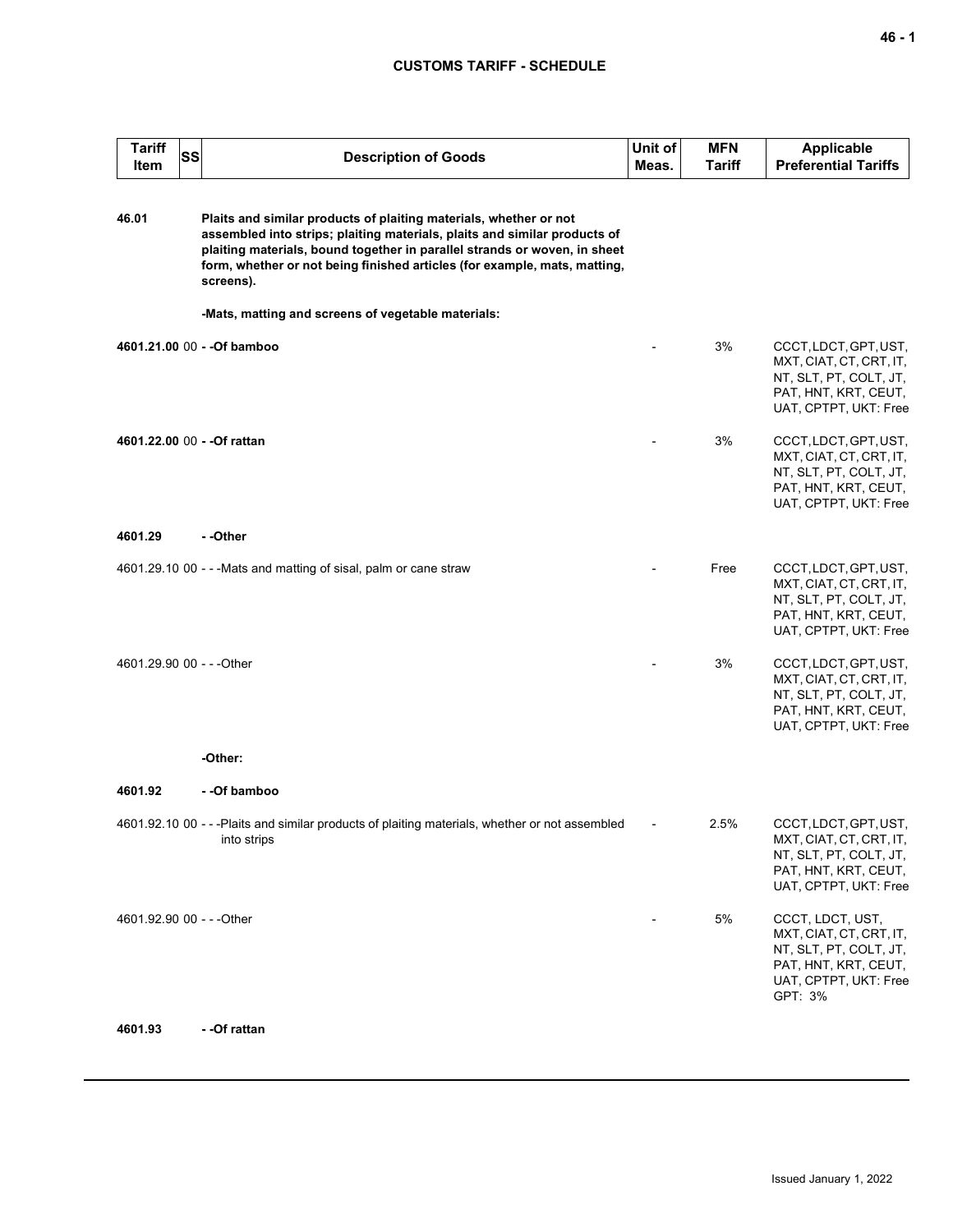| <b>Tariff</b><br><b>SS</b> | <b>Description of Goods</b>                                                                                                                                 | Unit of | <b>MFN</b>    | Applicable                                                                                                                        |
|----------------------------|-------------------------------------------------------------------------------------------------------------------------------------------------------------|---------|---------------|-----------------------------------------------------------------------------------------------------------------------------------|
| Item                       |                                                                                                                                                             | Meas.   | <b>Tariff</b> | <b>Preferential Tariffs</b>                                                                                                       |
|                            | 4601.93.10 00 - - - Plaits and similar products of plaiting materials, whether or not assembled<br>into strips                                              |         | 2.5%          | CCCT, LDCT, GPT, UST,<br>MXT, CIAT, CT, CRT, IT,<br>NT, SLT, PT, COLT, JT,<br>PAT, HNT, KRT, CEUT,<br>UAT, CPTPT, UKT: Free       |
| 4601.93.90 00 - - - Other  |                                                                                                                                                             |         | 5%            | CCCT, LDCT, UST,<br>MXT, CIAT, CT, CRT, IT,<br>NT, SLT, PT, COLT, JT,<br>PAT, HNT, KRT, CEUT,<br>UAT, CPTPT, UKT: Free<br>GPT: 3% |
| 4601.94                    | - - Of other vegetable materials                                                                                                                            |         |               |                                                                                                                                   |
|                            | 4601.94.10 00 - - - Plaits and similar products of plaiting materials, whether or not assembled<br>into strips                                              |         | 2.5%          | CCCT, LDCT, GPT, UST,<br>MXT, CIAT, CT, CRT, IT,<br>NT, SLT, PT, COLT, JT,<br>PAT, HNT, KRT, CEUT,<br>UAT, CPTPT, UKT: Free       |
| 4601.94.90 00 - - - Other  |                                                                                                                                                             |         | 5%            | CCCT, LDCT, UST,<br>MXT, CIAT, CT, CRT, IT,<br>NT, SLT, PT, COLT, JT,<br>PAT, HNT, KRT, CEUT,<br>UAT, CPTPT, UKT: Free<br>GPT: 3% |
| 4601.99                    | - -Other                                                                                                                                                    |         |               |                                                                                                                                   |
|                            | 4601.99.10 00 - - -Plaits and similar products of plaiting materials, whether or not assembled<br>into strips                                               |         | 2.5%          | CCCT, LDCT, GPT, UST,<br>MXT, CIAT, CT, CRT, IT,<br>NT, SLT, PT, COLT, JT,<br>PAT, HNT, KRT, CEUT,<br>UAT, CPTPT, UKT: Free       |
| 4601.99.90 00 - - - Other  |                                                                                                                                                             |         | 3%            | CCCT, LDCT, GPT, UST,<br>MXT, CIAT, CT, CRT, IT,<br>NT, SLT, PT, COLT, JT,<br>PAT, HNT, KRT, CEUT,<br>UAT, CPTPT, UKT: Free       |
| 46.02                      | Basketwork, wickerwork and other articles, made directly to shape from<br>plaiting materials or made up from goods of heading 46.01; articles of<br>loofah. |         |               |                                                                                                                                   |
|                            | -Of vegetable materials:                                                                                                                                    |         |               |                                                                                                                                   |
| 4602.11                    | - -Of bamboo                                                                                                                                                |         |               |                                                                                                                                   |
|                            | 4602.11.10 00 - - - Handbags;<br>Trunks, travelling-bags and cases, shopping-bags and hatboxes                                                              |         | 11%           | CCCT, LDCT, UST,<br>MXT, CIAT, CT, CRT, IT,<br>NT, SLT, PT, COLT, JT,<br>PAT, HNT, KRT, CEUT,<br>UAT, CPTPT, UKT: Free<br>GPT: 7% |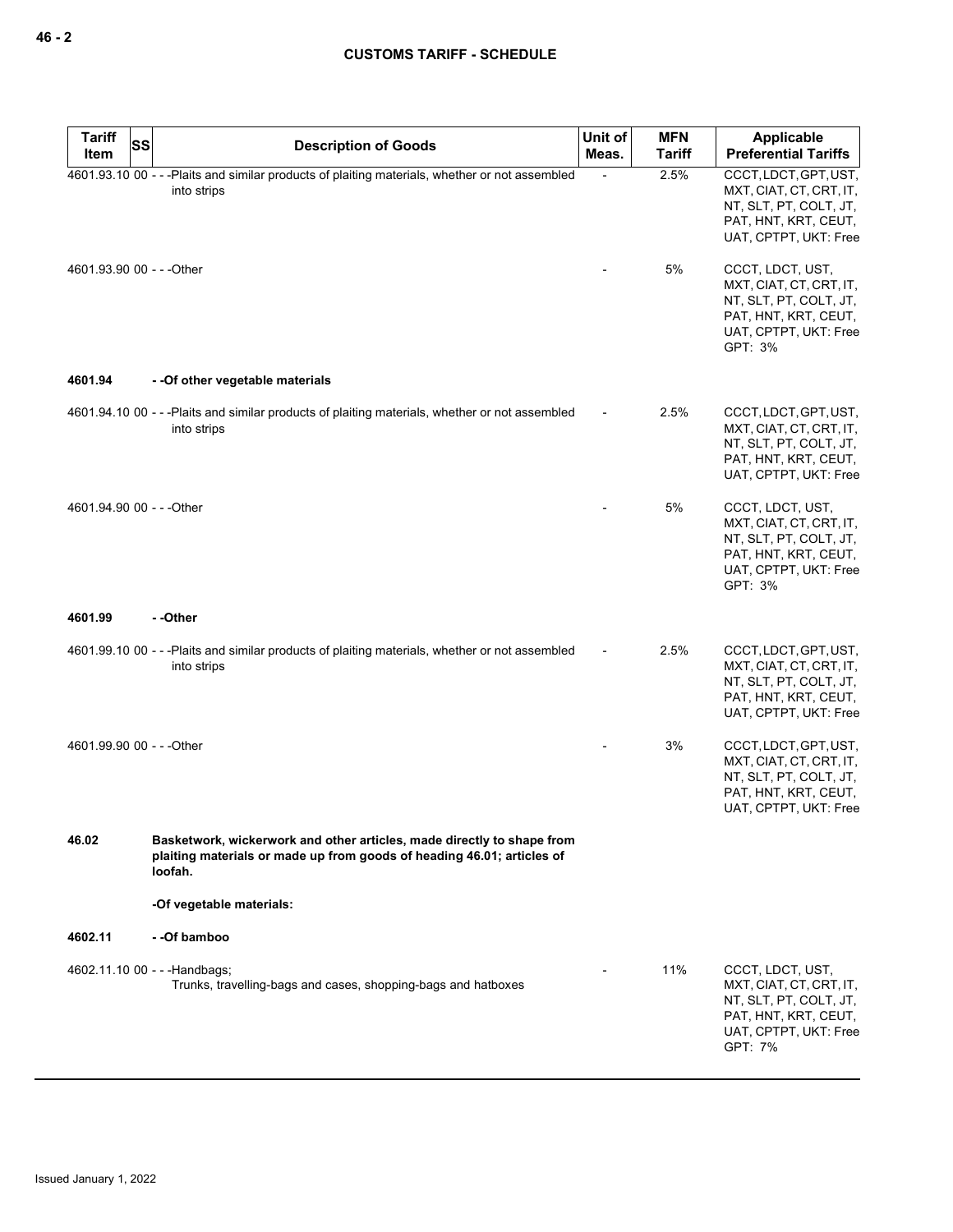| <b>Tariff</b><br><b>SS</b><br>Item | <b>Description of Goods</b>                                                                                                           | Unit of<br>Meas. | <b>MFN</b><br><b>Tariff</b> | <b>Applicable</b><br><b>Preferential Tariffs</b>                                                                                  |
|------------------------------------|---------------------------------------------------------------------------------------------------------------------------------------|------------------|-----------------------------|-----------------------------------------------------------------------------------------------------------------------------------|
|                                    | ---Other:                                                                                                                             |                  |                             |                                                                                                                                   |
| 4602.11.92 00 - - - - Baskets      |                                                                                                                                       |                  | 6.5%                        | CCCT, LDCT, UST,<br>MXT, CIAT, CT, CRT, IT,<br>NT, SLT, PT, COLT, JT,<br>PAT, HNT, KRT, CEUT,<br>UAT, CPTPT, UKT: Free<br>GPT: 3% |
|                                    | 4602.11.93 00 - - - - Panniers specially designed for transporting and releasing pigeons                                              |                  | Free                        | CCCT, LDCT, GPT, UST,<br>MXT, CIAT, CT, CRT, IT,<br>NT, SLT, PT, COLT, JT,<br>PAT, HNT, KRT, CEUT,<br>UAT, CPTPT, UKT: Free       |
| 4602.11.99 00 - - - - Other        |                                                                                                                                       |                  | 7%                          | CCCT, LDCT, UST,<br>MXT, CIAT, CT, CRT, IT,<br>NT, SLT, PT, COLT, JT,<br>PAT, HNT, KRT, CEUT,<br>UAT, CPTPT, UKT: Free<br>GPT: 3% |
| 4602.12                            | - -Of rattan                                                                                                                          |                  |                             |                                                                                                                                   |
|                                    | 4602.12.10 00 - - - Handbags other than of palm straw or cane straw;<br>Trunks, travelling-bags and cases, shopping-bags and hatboxes |                  | 11%                         | CCCT, LDCT, UST,<br>MXT, CIAT, CT, CRT, IT,<br>NT, SLT, PT, COLT, JT,<br>PAT, HNT, KRT, CEUT,<br>UAT, CPTPT, UKT: Free<br>GPT: 7% |
|                                    | ---Other:                                                                                                                             |                  |                             |                                                                                                                                   |
|                                    | 4602.12.91 00 - - - - Handbags of palm straw                                                                                          |                  | 4%                          | CCCT, LDCT, GPT, UST,<br>MXT, CIAT, CT, CRT, IT,<br>NT, SLT, PT, COLT, JT,<br>PAT, HNT, KRT, CEUT,<br>UAT, CPTPT, UKT: Free       |
|                                    | 4602.12.92 00 - - - - Baskets of interwoven vegetable fibres                                                                          |                  | 6.5%                        | CCCT, LDCT, UST,<br>MXT, CIAT, CT, CRT, IT,<br>NT, SLT, PT, COLT, JT,<br>PAT, HNT, KRT, CEUT,<br>UAT, CPTPT, UKT: Free<br>GPT: 3% |
|                                    | 4602.12.93 00 - - - - Panniers specially designed for transporting and releasing pigeons                                              |                  | Free                        | CCCT, LDCT, GPT, UST,<br>MXT, CIAT, CT, CRT, IT,<br>NT, SLT, PT, COLT, JT,<br>PAT, HNT, KRT, CEUT,<br>UAT, CPTPT, UKT: Free       |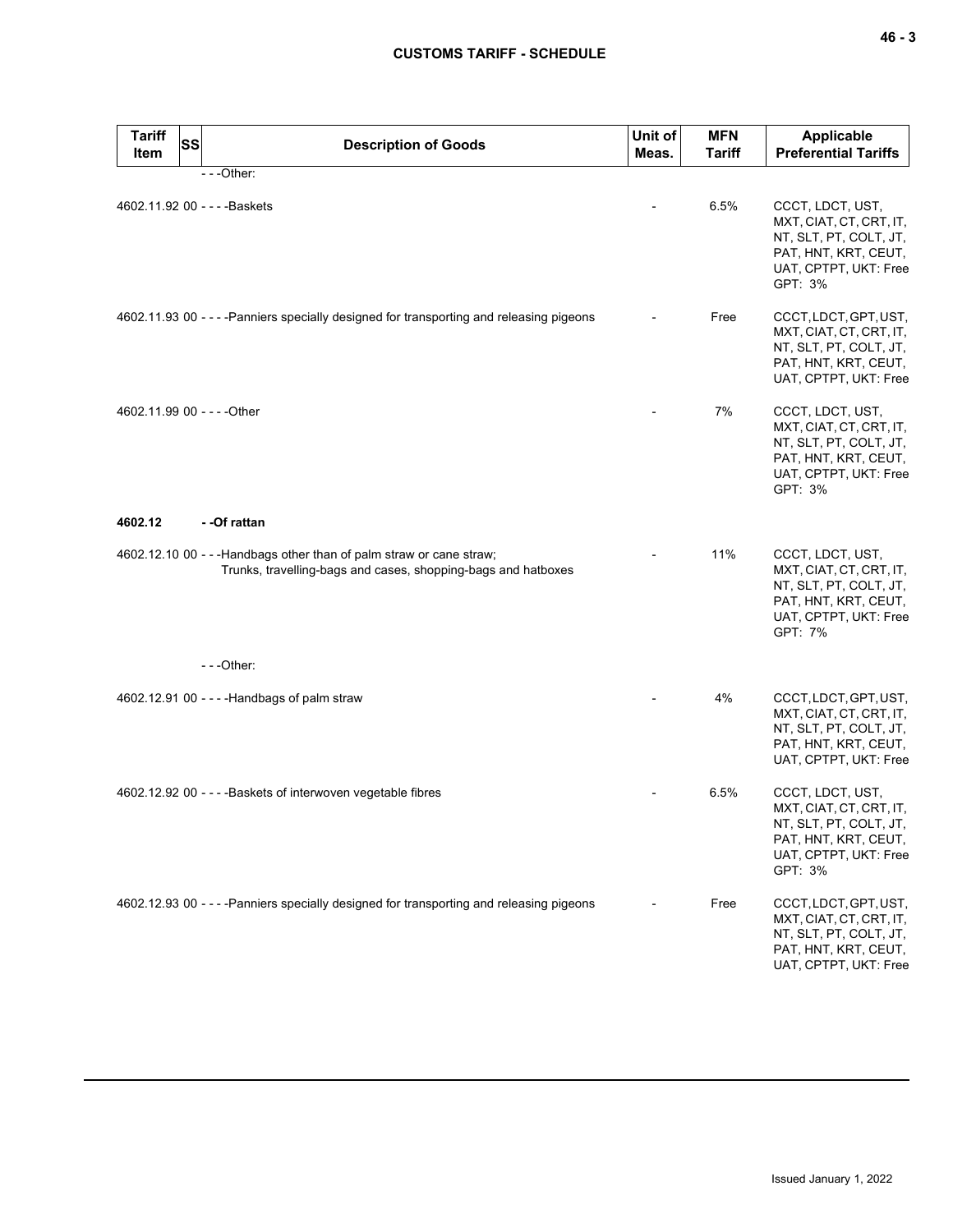| <b>Tariff</b><br><b>SS</b>             | <b>Description of Goods</b>                                                                                                                  | Unit of | <b>MFN</b>    | Applicable                                                                                                                        |
|----------------------------------------|----------------------------------------------------------------------------------------------------------------------------------------------|---------|---------------|-----------------------------------------------------------------------------------------------------------------------------------|
| Item                                   |                                                                                                                                              | Meas.   | <b>Tariff</b> | <b>Preferential Tariffs</b>                                                                                                       |
| 4602.12.99 00 - - - - Other<br>4602.19 | - -Other                                                                                                                                     |         | 7%            | CCCT, LDCT, UST,<br>MXT, CIAT, CT, CRT, IT,<br>NT, SLT, PT, COLT, JT,<br>PAT, HNT, KRT, CEUT,<br>UAT, CPTPT, UKT: Free<br>GPT: 3% |
|                                        |                                                                                                                                              |         |               |                                                                                                                                   |
|                                        | 4602.19.10 00 - - - Handbags other than of sisal, palm straw or cane straw;<br>Trunks, travelling-bags and cases, shopping-bags and hatboxes |         | 11%           | CCCT, LDCT, UST,<br>MXT, CIAT, CT, CRT, IT,<br>NT, SLT, PT, COLT, JT,<br>PAT, HNT, KRT, CEUT,<br>UAT, CPTPT, UKT: Free<br>GPT: 7% |
|                                        | $--$ Other:                                                                                                                                  |         |               |                                                                                                                                   |
|                                        | 4602.19.91 00 - - - - Handbags of sisal, palm straw or cane straw                                                                            |         | 4%            | CCCT, LDCT, GPT, UST,<br>MXT, CIAT, CT, CRT, IT,<br>NT, SLT, PT, COLT, JT,<br>PAT, HNT, KRT, CEUT,<br>UAT, CPTPT, UKT: Free       |
|                                        | 4602.19.92 00 - - - - Baskets of interwoven vegetable fibres                                                                                 |         | 6.5%          | CCCT, LDCT, UST,<br>MXT, CIAT, CT, CRT, IT,<br>NT, SLT, PT, COLT, JT,<br>PAT, HNT, KRT, CEUT,<br>UAT, CPTPT, UKT: Free<br>GPT: 3% |
|                                        | 4602.19.93 00 - - - - Panniers specially designed for transporting and releasing pigeons                                                     |         | Free          | CCCT, LDCT, GPT, UST,<br>MXT, CIAT, CT, CRT, IT,<br>NT, SLT, PT, COLT, JT,<br>PAT, HNT, KRT, CEUT,<br>UAT, CPTPT, UKT: Free       |
| 4602.19.99 00 - - - - Other            |                                                                                                                                              |         | 7%            | CCCT, LDCT, UST,<br>MXT, CIAT, CT, CRT, IT,<br>NT, SLT, PT, COLT, JT,<br>PAT, HNT, KRT, CEUT,<br>UAT, CPTPT, UKT: Free<br>GPT: 3% |
| 4602.90                                | -Other                                                                                                                                       |         |               |                                                                                                                                   |
|                                        | 4602.90.10 00 - - - Baskets, trunks, travelling-bags and cases, shopping-bags, handbags and<br>hatboxes                                      |         | 11%           | CCCT, LDCT, UST,<br>MXT, CIAT, CT, CRT, IT,<br>NT, SLT, PT, COLT, JT,<br>PAT, HNT, KRT, CEUT,<br>UAT, CPTPT, UKT: Free<br>GPT: 7% |